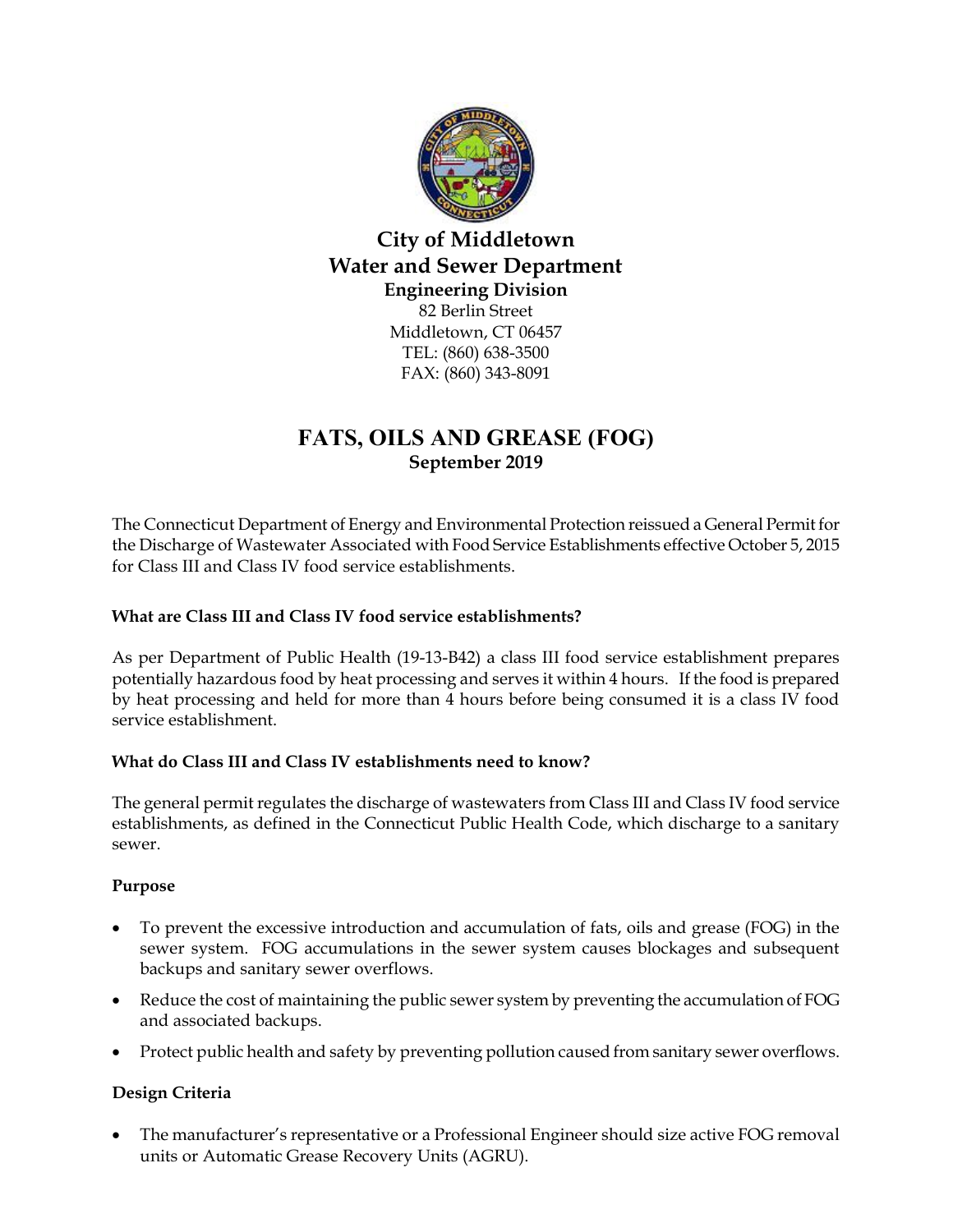# FATS, OILS AND GREASE (FOG) CONTINUED

- Pot sinks, pre-rinse sinks, soup kettles, wok stations, floor drains, automatic hood wash units, or any sink into which FOG are likely to be introduced, any other fixtures that are likely to allow FOG to be discharged must be connected to the FOG removal unit.
- Wastewater flows to the FOG removal unit shall be screened to prevent solids from entering the unit.
- Dishwashers shall not be connected to the FOG removal unit.
- FOG removal units shall be located so as to permit easy access for maintenance and inspection.
- A Professional Engineer shall design outdoor, in ground passive removal units which shall be a minimum volume of 1,000 gallons or a volume equal to the maximum daily flow to the unit. Passive removal units shall be allowed for exterior use only.
- No Super –capacity grease interceptors (SCGI) will be allowed.
- No bypass valve or piping is allowed that may alter the operation of the FOG removal unit.
- No food grinder shall discharge to the FOG removal unit.
- See Chapter 248-18 of City Ordinance for complete list of design criteria.

### Permit Requirements

- Class III and IV food service establishments (FSE) shall install FOG removal units to prevent the discharge of FOG to the sanitary sewer.
- FSE shall inspect, clean and maintain the FOG removal unit so it is in efficient operating conditions at all times.
- Minimum maintenance schedule shall be on a quarterly basis.
- Effluent from the FOG removal unit shall not exceed 100 mg/L FOG.
- FSE shall implement Pollution Prevention and Best Management Practices (BMPs).
- Reporting and record keeping requirements shall be posted on-site; and
- The Water and Sewer Department will inspect FSE FOG units and records on an annual basis.

### Permits

Owner of the FSE shall obtain a permit from the Water and Sewer Department before connecting to the sanitary sewer. The FOG permit is a requirement for obtaining a Certificate of Occupancy from the City of Middletown. The FSE shall complete the FOG permit application form and submit payment. After the application is approved, the Water and Sewer Department will inspect the FOG removal device and piping to verify it is in compliance. The permit will be issued after approval from the inspector.

### Fees

There is a permit fee of \$120.00 to obtain a FOG permit from the Water and Sewer Department. In addition, a monthly fee of \$10.00 will be billed with the regular monthly water and sewer bill.